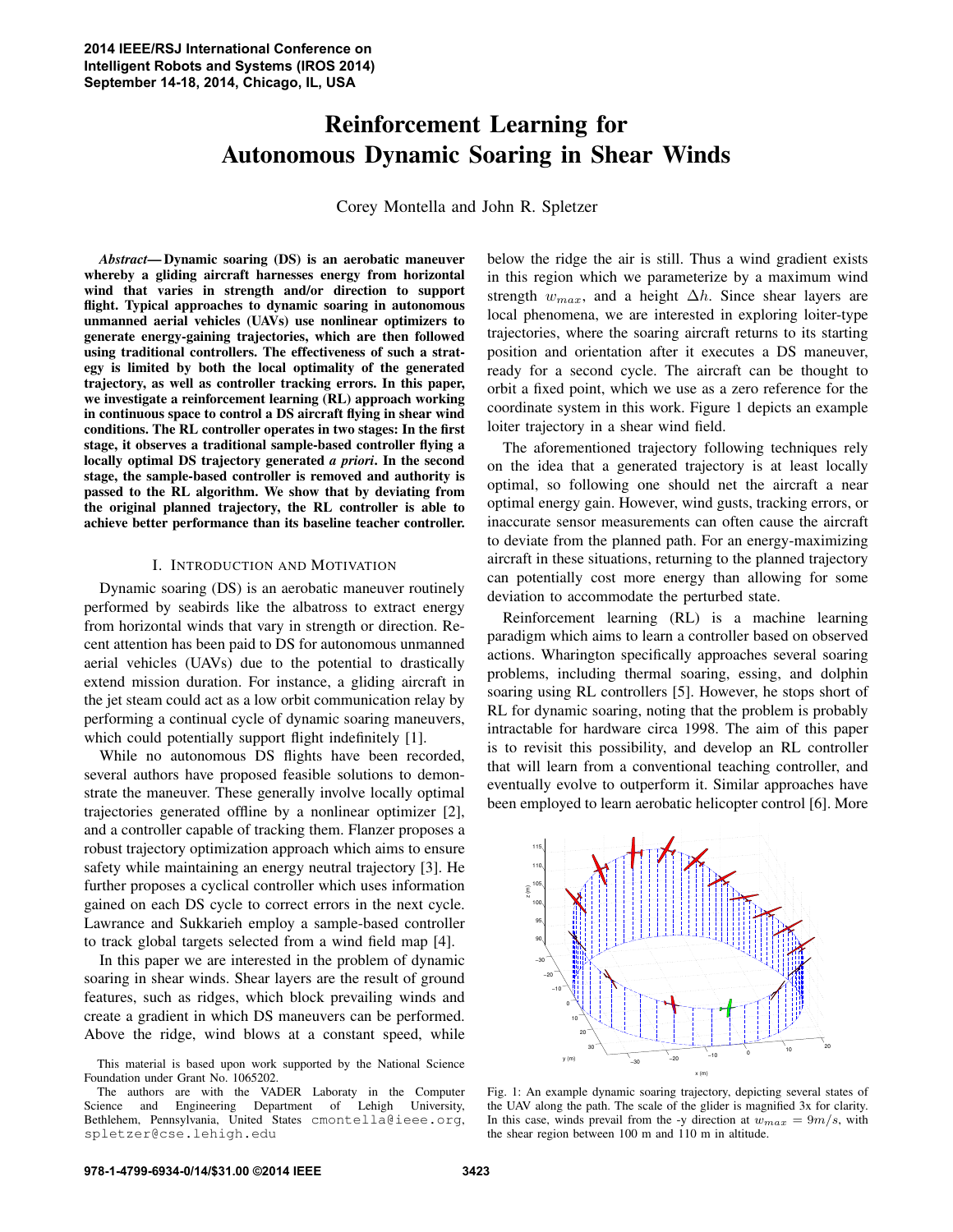specifically related to this work, Barate et. al. use motion primitives to define a rough DS controller, which is refined by a genetic algorithm [7].

The rest of this paper is organized as follows: Section II contains a brief introduction to the RL framework and the techniques we will use in this paper. Section III details our RL implementation, and Section IV describes the process used to bootstrap our RL algorithm with a conventional tracking controller. Simulation results that compare the RL controller to the teaching controller for two simulation environments are presented in Section V. We conclude and posit future directions in Section VI.

## II. REINFORCEMENT LEARNING

Reinforcement learning is a problem formulation which aims to maximize the performance of an agent by observing its actions and assigning rewards based on their outcomes. The goal of the agent is then to maximize the cumulative sum of its rewards over a specified time horizon.

The essential RL model consists of a set of environment states,  $s_t \in S$ ; a set of actions,  $a_t \in A$ , that an agent can perform at each state; and a set of scalar reinforcement signals,  $r_t$ , achievable by the agent. The purpose of RL is to find a mapping from states to actions, called a policy  $\pi$ , which maximizes the cumulative reward of the agent over time, expressed as

$$
R = \sum_{t=0}^{\infty} \gamma^t r_t \tag{1}
$$

where  $0 < \gamma < 1$ , known as the discount factor, reduces the value of future rewards. Equation 1 is known as the discounted infinite horizon reward, and is appropriate for an agent that will act for an undetermined number of actions. This is well suited for a DS task, and is the reward function we will use in this paper.

While there are many approaches to solving RL problems, in this work we will use the Q-Learning algorithm. Introduced by Watkins in 1989, Q-Learning is one of the most popular RL algorithms due to its simplicity and proven convergence properties [8]. Q-Learning is a dynamic programming algorithm that encodes the optimal policy  $\pi^*$  in a so-called Q-function. This is typically implemented as a matrix, where each row corresponds to a state, each column corresponds to an action, and each element holds the discounted reward associated with the state/action pairing. The Q-function is initialized arbitrarily and is updated according to the following iterative rule

$$
Q_{t+1}(s_t, a_t) \leftarrow Q_t(s_t, a_t) +
$$
  
 
$$
\alpha(r_{t+1} + \gamma \max_a Q(s_{t+1}, a) - Q_t(s_t, a_t))
$$
 (2)

where  $s_t$  are states,  $a_t$  are actions,  $r_{t+1}$  is a reward, and the parameter  $0 < \alpha < 1$  is known as the learning rate.

As shown by Watkins, as long as every state is visited continually, the algorithm converges to the optimal Qfunction irrespective of how actions are chosen. The algorithm is therefore termed "off-policy", meaning the learned Q-function is independent of the policy followed during the learning process. We will exploit this feature of Q-Learning in this work.

This overview has covered only the elements of RL essential to this work. For a comprehensive introduction to reinforcement learning, see [9]. A recent survey of the application of RL to robotics problems can be found in [10].

#### III. REINFORCEMENT LEARNING IMPLEMENTATION

As an inherently high dimensional, continuous state space problem, DS is not a drop-in candidate for most RL algorithms, including Q-Learning. In this section, we discuss the implementation details of the reinforcement learning approach used for our DS task, which were inspired by [11]. First we discuss our state space formulation. Then, we detail how we used a function approximator to adapt Q-Learning for a continuous state space. Finally, we detail next state selection and our reward function.

### *A. State/Action Space*

An intuitive space to use for the learner is the position and attitude of the aircraft

$$
s_t = [v_t, x_t, y_t, z_t, \psi_t, \gamma_t, \mu_t]
$$
\n(3)

$$
a_t = [\gamma_{t+1}, \mu_{t+1}] \tag{4}
$$

where  $v_t$  is the airspeed;  $x_t$ ,  $y_t$  and  $z_t$  are Cartesian coordinates relative to the loiter point; and  $\psi_t$ ,  $\gamma_t$ , and  $\mu_t$  are the yaw, pitch and roll angles. The action space consists of the commanded pitch and roll angles for the next state. However, this means the Q-function will have 9 dimensions, which is undesirable. Using a conventional controller (described in Section IV-B) we collected the states and actions for an entire trajectory to try and reduce the dimensionality of the state space through statistical analysis.

The most obvious dimensions to eliminate from the state space are  $\gamma_t$  and  $\mu_t$ ; since our time step is small (0.1 s) these dimensions are highly correlated to the action space dimensions  $\gamma_{t+1}$  and  $\mu_{t+1}$  ( $\rho > 0.99$  for each). We can further reduce the dimensionality by performing a principal component analysis (PCA) on the remaining state space dimensions. We find that the first principal component accounts for 93% of the variability in the data, and is aligned along the  $\psi_t$  axis (with a coefficient value of 0.98). Next in order are  $x_t$  (5.5%),  $y_t$  (0.9%),  $v_t$  (0.2%), and lastly  $h_t$  (0.1%). Thus by removing  $v_t$  and  $h_t$  we maintain 99.7% of the variability in the state space, for a final reduced-dimension state/action space:

$$
x = [s_t, a_t]^\top = [x_t, y_t, \psi_t, \gamma_{t+1}, \mu_{t+1}]^\top
$$
 (5)

## *B. Generalized Regression Function Approximation*

As mentioned in Section II, the Q-function is typically implemented as a matrix. In continuous spaces this is not feasible, so function approximation techniques such as neural networks are typically used to represent the Q-function [12]. Unfortunately, the immense training time needed to create neural networks means the Q-function can only be learned offline, after a robot has collected a large amount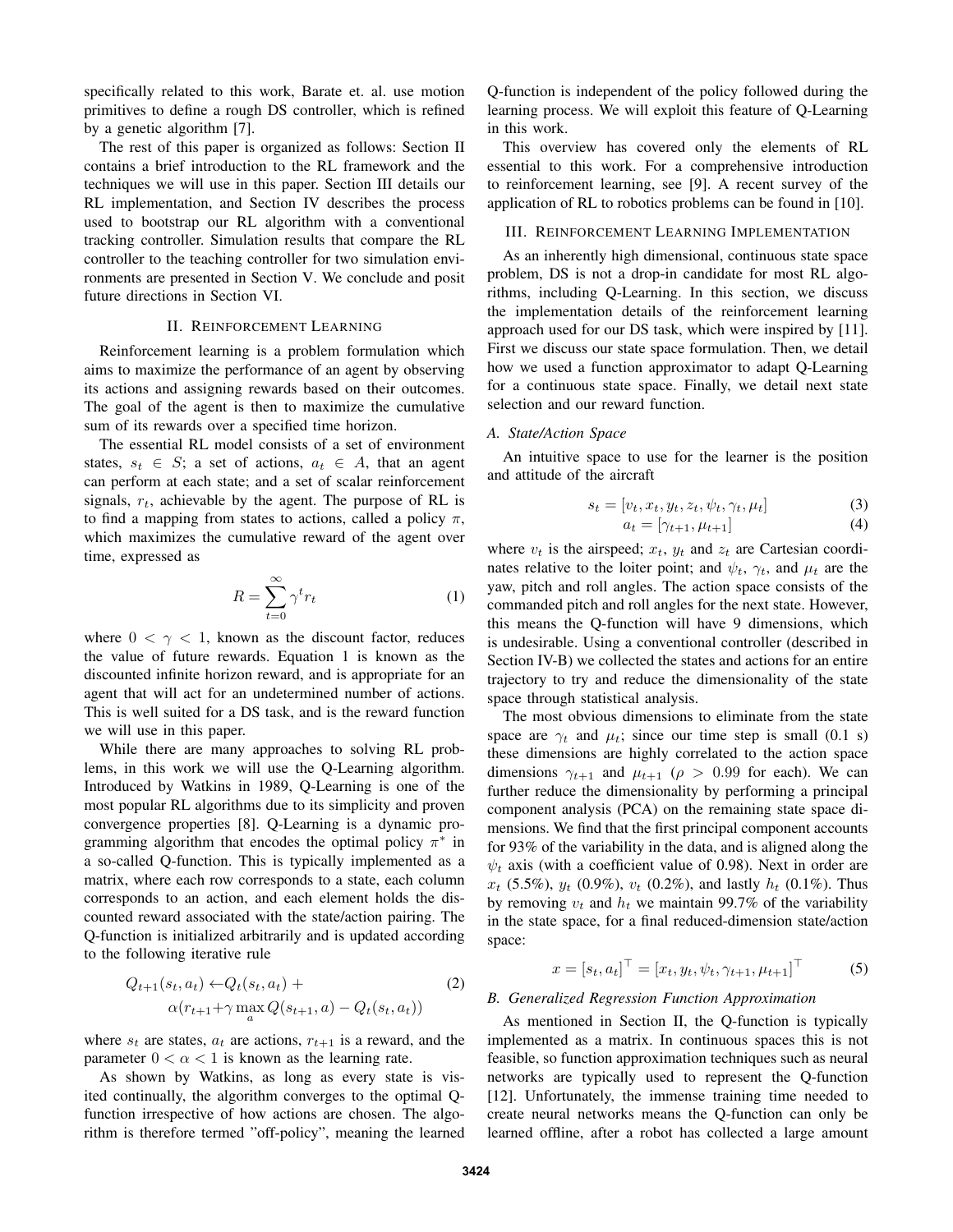of experience. Further, since many neural networks cannot adapt to new data, the robot might not be able to learn incrementally.

We use an approach with minimal training time that can be incrementally updated, with the trade-off of requiring a larger memory footprint. Our approach is inspired by generalized regression neural networks [13], which calculate the distances from an input vector to a set of training vectors to arrive at a value approximation. We implement our function approximator as follows: Consider a query point  $x_q$ , which is a state/action vector. We want to determine its Q-value based on a set of  $N$  state/action training vectors,  $X$ , and their associated Q-values  $Y$ . We first calculate the Euclidean distance d from  $x_q$  to each training vector  $x \in X$ . Then the K nearest neighbors are selected, and their distances are weighted using a radial basis function (RBF) of the form

$$
w_k = e^{-(d_k/h)^2} \quad \forall k \in K \tag{6}
$$

where the parameter  $h$  is the RBF bandwidth. The selection of this parameter is the only training time needed in the algorithm, and is performed using a leave-one-out optimization technique.

We then multiply these weights by the Q-values corresponding to the K selected vectors and calculate the predicted Q-value

$$
q_p = \frac{\sum_{k}^{K} Y_k w_k}{\sum_{k}^{K} w_k} \times \max_{k} w_k \tag{7}
$$

We multiply by the maximum weight to ensure that poorly supported vectors have a diminished Q-value. Without this, it is possible to extrapolate a  $q_p$  that is not properly justified by observed data. We further reduce this possibility by choosing a threshold  $\tau$ , such that if an observation's maximum weight is less than  $\tau$ ,  $q_p$  is set to zero. In our experiments, we chose  $\tau = 0.6$ .

The most significant drawback of this technique is that every training observation needs to be stored, and X needs to be searched and sorted for minimum distances. Thus, as the aircraft gains experience, finding the K nearest neighbors becomes the bottleneck of the algorithm. To reduce this problem, we store  $X$  in a k-d tree [14] for fast searching. Adding to a k-d tree iteratively can negate its fast lookup properties, and re-balancing on each iteration is computationally prohibitive for large data sets. Therefore, new observations are added to a temporary vector which is searched in parallel with the tree. When the temporary vector reaches a threshold size, it is combined with the k-d tree data set, and the tree is rebalanced incorporating the new training observations.

Because X grows unbounded, searching still eventually becomes a bottleneck, even with a k-d tree. Therefore, we remove redundant points (i.e. closely clustered points have the same predictive power as a single point) using a leaveone-out optimization technique that aims to minimize the predictive impact of the removed observation. Again, since this is an expensive procedure it is not performed every iteration, but only when  $X$  grows to a set capacity.

# *C. Selecting the Next Best Q-Value*

The maximization involved in Equation 2 is straight forward in the matrix case. For the continuous case, finding the next best action typically involves an optimization procedure that can be time-intensive. We solve the problem by sampling around the current  $\mu$  and  $\gamma$ , since again we note that the time step between states is small, and thus our next action (the roll and pitch command) will closely resemble the UAV's current attitude. We sample 20 values each from the  $\pm 5$ degree regions surrounding the current  $\mu$  and  $\gamma$ . We take the combination of these samples and the current  $\mu$  and  $\gamma$  for a total of 441 action pairs. These actions are then concatenated with a vector of the current state, and fed into the function approximator described in the previous section. We then simply take the maximum of the resulting predicted Q-values for use in the Q-function update.

We note here that during the learning phase described in Section IV, the aircraft is off-policy, i.e. it does not follow the Q-maximizing  $\mu$  and  $\gamma$  commands. When the RL controller is granted authority over the aircraft, the algorithm is then on-policy, and follows these commands.

#### *D. Rewards*

There are several options suitable for rewards in a DS task, such as path error or energy gain per time step. For loitering trajectories, the simplest reward function is sparse, meaning that the UAV earns zero reward at every state except the one where it completes a loop. An obvious choice for the loop completion reward suitable for our work is the energy gain over the completed cycle

$$
r_{t_f} = \frac{1}{2}m(v_f^2 - v_i^2) + mg(h_f - h_i)
$$
 (8)

where  $v_f$  and  $v_i$  are the final and initial airspeeds of the UAV,  $h_f$  and  $h_i$  are the final and initial altitudes, m is the UAV mass, and  $g$  is the acceleration due to gravity.

Due to the sparse nature of this reward function, we increase the rate of learning by recording the states and actions of the aircraft over the trajectory. When a reward is granted at the end of the cycle, we replay these states in reverse order and update the Q-value with Equation 2 until the reward propagates to the start of the trajectory, as suggested by [15].

## IV. THE LEARNING PROCESS

Q-Learning typically operates in a series of episodes, where the learning agent performs actions until a goal state is reached, it is manually reset, or it fails (e.g. the glider stalls). When the algorithm starts, the agent has no knowledge of the Q-function, so it must act at random. If it is not guided by a continuous reward function, a significant amount of time can be devoted to finding the first reward. For our DS problem, finding a reward accidentally through a series of random actions is highly improbable, not to mention unsafe for a system as unstable as an aircraft. Therefore, we must direct the agent to interesting regions of the state space through some other means. We do this through a two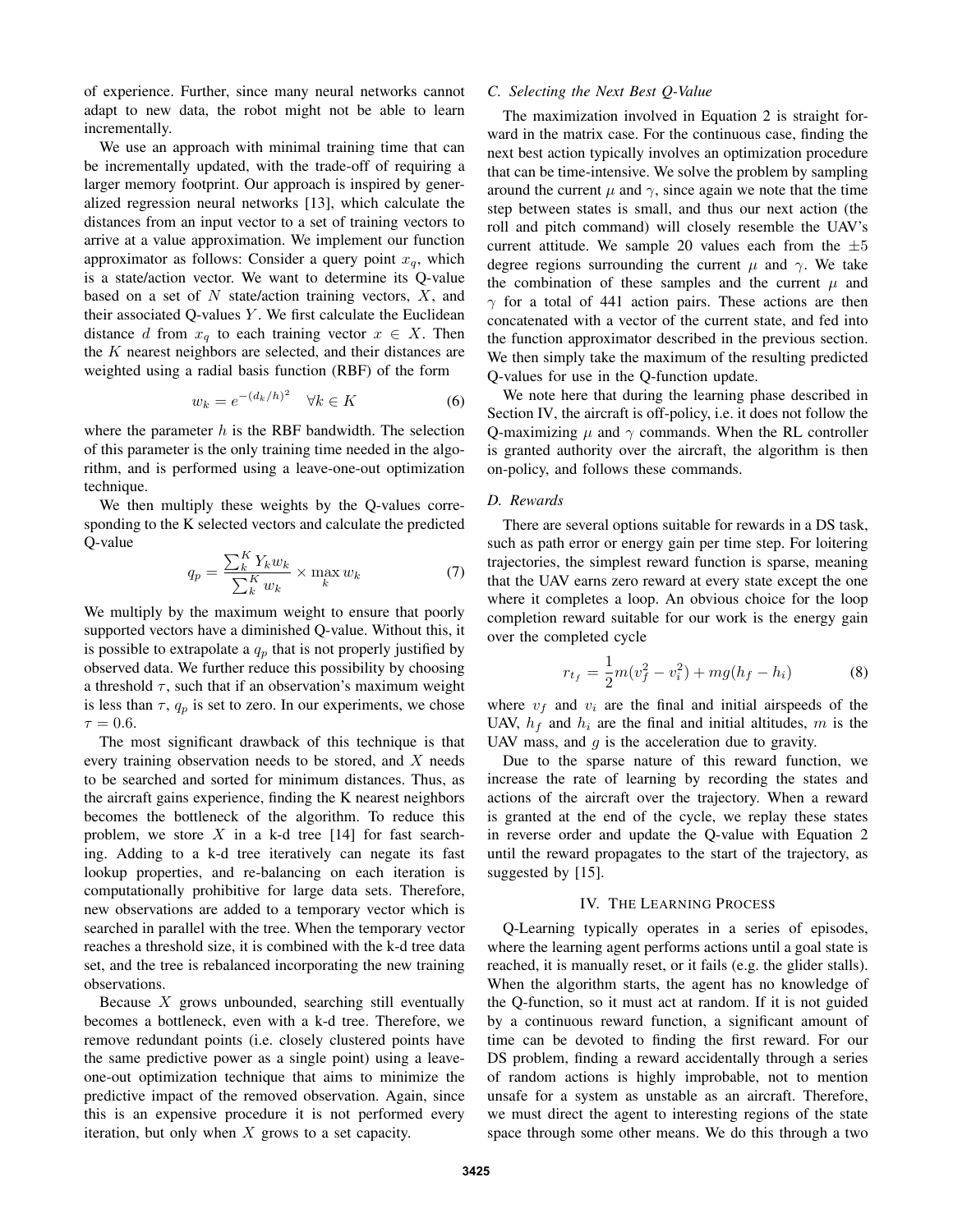stage learning process. First, the RL controller observes a teaching controller as it demonstrates several correct DS trajectories. During this process, the RL controller has no authority over the aircraft, so it passively constructs a Qfunction corresponding to the teaching controller's states and actions. In the second stage, authority over the aircraft is granted to the RL controller. Now, the RL controller engages the Q-function it built while while observing the teaching controller.

In this section we detail the necessary components needed to enable this learning process, including how DS trajectories are generated and how they are followed by the teaching controller. Before we do, we note that through this process we are not merely encoding the decisions of the teaching controller within the RL controller. As will become clear in the experimental results, the RL controller is simply gaining experience, which it will use to fly a better trajectory than any demonstrated by the teaching controller.

## *A. Trajectory Generation*

In [16] we presented a method for finding a locally optimal trajectory in a fixed, known wind field. Each trajectory Π consists of a series N collocation points, each of which are associated with a state and action of the UAV at time t of the flight

$$
\Pi = [s_1, a_1, ... s_N, a_N]^\top
$$
 (9)

In our experiments, we use  $N = 64$  collocation points. We use a nonlinear optimization technique which aims to maximize the energy gained over the cycle under constraints which ensure the path observes periodicity of the trajectory and boundary values on all state variables. We relate collocation points using nonlinear constraints formed from point mass glider kinematics. This is the same model used for simulation in Sections IV-B and V-B.

Previously we assumed a wind gradient constant in altitude. Now, we relax this condition and assume a more complex sigmoid wind field, which is more representative of a shear type wind

$$
W_x = \frac{w_{max}}{1 + e^{b(a-z)}}\tag{10}
$$

$$
\frac{dW_x}{dz} = \frac{b \ w_{max} \ e^{b(a+z)}}{(e^{a+b} + e^{bz})^2} \tag{11}
$$

where  $w_{max}$  is the maximum wind speed at the top of the shear layer,  $a$  is the center altitude of the shear layer,  $b$  is a parameter that controls the steepness of the shear gradient, and  $z$  is the aircraft's current altitude.

The trajectories are parameterized by a maximum shear wind strength  $w_{max}$ , the shear region height  $\Delta h$ , and an initial aircraft velocity  $v_0$ .

#### *B. Teaching Controller*

A teaching controller based on trajectory rollout [17] was used to demonstrate correct DS trajectories to the RL algorithm. This is a sample-based approach on the input space of pitch and bank rates  $(\dot{\gamma}, \dot{\mu})$ . A hypothetical sample



Fig. 2: Diagram of the sample-based controller with a 2 second planning horizon. The blue line indicates the DS trajectory. The green highlighted line is the lowest score planned aircraft trajectory. The black circle ahead of the glider demonstrates the latency planning feature (see Section V-C). While the controller works in 3D, this diagram is 2D for illustration purposes.

trajectory  $T = \{x_0, \gamma_1, \mu_1, ..., \gamma_M, \mu_M\}$  was specified by the current aircraft state  $s_0$ , and M pitch and bank angles determined by fixing the sampled pitch and bank rates over the M-step control horizon

The angular velocities were then integrated forward in time yielding a projected path over the chosen control horizon, updating the hypothetical trajectory to  $T =$  $\{s_0, s_1, \gamma_1, \mu_1, \ldots, s_M, \gamma_M, \mu_M\}$ . An advantage of sampling the control rates is that we ensure each trajectory is feasible in terms of the aircraft kinematics and constraints placed on the roll and bank angles. Trajectories that violate our roll and pitch limits were discarded.

Each trajectory  $T_i$  was then assigned a score, equal to the distance from the pose of the aircraft at the end of the trajectory to the closest line segment in Π. This is not the distance to the closest collocation point in  $\Pi$ , but is the normal projection to the line segment connecting the two closest collocation points in Π.

The optimal trajectory  $T^* = \arg \min(D(T, \Pi))$  was then selected, and the associated pitch and bank angles  $(\gamma_1^*, \mu_1^*) \in$ T <sup>∗</sup> were issued as commands to the aircraft autopilot. The whole process is repeated again at the next time step. A diagram of this controller is depicted in Figure 2.

The equations of motion used to integrate the aircraft state forward are derived in [16], and are not repeated here in the interest of brevity.

#### V. SIMULATED EXPERIMENTS

In this section we present simulation results for the ridgebased soaring task outlined in Section I. For these experiments, we assumed a fixed, known wind field. First, we describe the simulated aircraft model, which is based on our low altitude DS development airframe. Next we present simulation results of our point mass model, which are used to establish baseline performance of the teaching and RL controllers. Finally we present simulation results from a high-fidelity 6 DoF aircraft simulator that interfaces with our autopilot hardware.

#### *A. Development Platform*

Our ultimate goal is to demonstrate DS on an actual aircraft. To this end, the aircraft model used for trajectory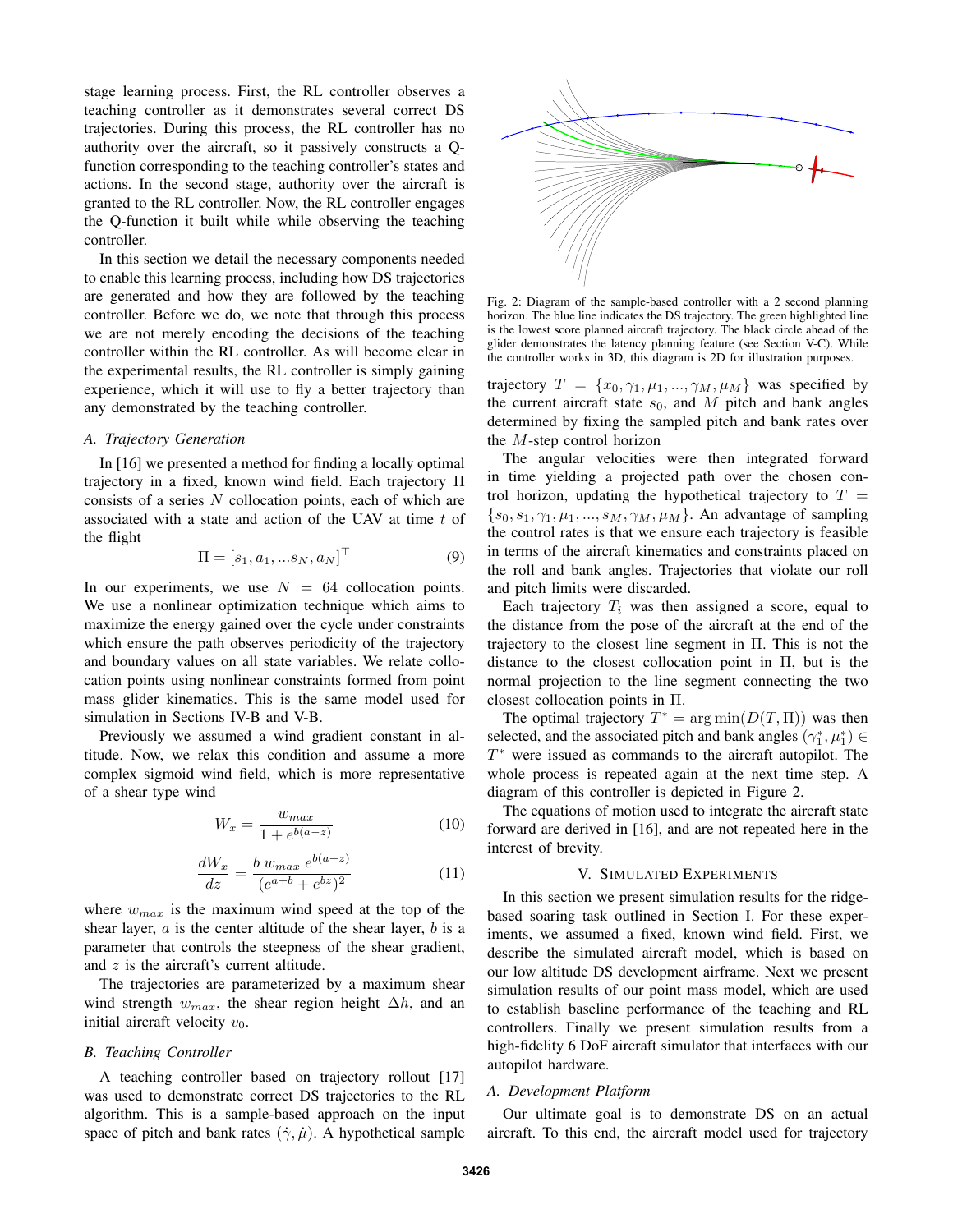generation and all simulation experiments is based upon our development platform for low-altitude soaring. The airframe is a heavily modified EScale Fox commercial off-the-shelf radio-controlled sailplane. While not the most aerobatic glider from a DS perspective, it features a large fuselage necessary for housing the Cloud Clap Piccolo autopilot, the PC/104+ on-board flight computer, as well as batteries for powering the avionics and aircraft motor. The Fox has a 2.8m wingspan and a loaded mass of 4.06kg.

## *B. Point Mass Model Simulations*

Our first set of experiments employed a simulator based on the same point mass model used to generate DS trajectories. While this model takes into account basic aerodynamic forces, it does not not simulate more complex dynamics. Regardless, it offers three key benefits that are not available in our alternative simulation environment: First it can be configured to run in faster-than-real-time, which accelerates the learning process. Second, the aircraft can be initialized to any state, which allows us to demonstrate arbitrary experiences to the RL controller. Finally, it provides us with baseline performance for the teaching controller, since the sample-based controller model is identical to the simulation environment model.

For this test we generated a DS trajectory with maximum shear strength  $w_{max} = 9$  m/s, shear region height  $\Delta h = 10$ m, and initial UAV airspeed  $v_0 = 16$  m/s. For the teaching phase, we chose the initial location of the UAV as the first collocation point on the DS trajectory. We then demonstrated a series of 10 flights to the RL algorithm using the teaching controller. Since the teaching controller is deterministic, at the start of each episode we corrupted the UAV's starting position, attitude, and airspeed with random Gaussian noise to ensure a variety of trajectories. The mean energy gain for these 10 flights was 352.62 J, with a maximum energy gain of 359.39 J; while the mean RMS path error was 0.93 m. A controller which perfectly tracks this particular trajectory should gain 364.96 J of energy. Thus, the difference between this value and the mean energy gain is the result of controller tracking error.

When these 10 flights concluded, authority was then granted to the RL controller. Figure 3 depicts the energy gain of the RL controller as it learned new trajectories. Learning ceased when energy gain between episodes was below a target threshold. In this case, it happened also to be 10 episodes. An interesting feature of this result is the decrease in performance seen on the RL controller's initial flight. This phenomena mirrors that reported by [18].

Once learning ended, we fixed the Q-function and ran 10 more episodes with the RL controller, each with starting con-

|                         | Teaching | RL     | Percent Gain |
|-------------------------|----------|--------|--------------|
| Mean Energy Gain (J)    | 352.62   | 389.96 | 11%          |
| Maximum Energy Gain (J) | 359.39   | 398.98 | 11%          |
| Mean RMS Path Error (m) | 0.93     | 4.64   | $-76%$       |

TABLE I: Results for the point mass model simulation after learning converged. Means are computed for 10 episodes for each controller.



Fig. 3: Training results for the RL algorithm. On its first attempt the RL controller performs significantly worse than the teaching controller. However, performance quickly surpasses the teaching controller after only a few iterations.

ditions corresponding to the first 10 flights on the teaching controller. We saw a mean cycle energy gain of 389.96 J with a maximum of 398.98 J; while the mean RMS path error was 4.63 m. The foregoing statistics are summarized in Table I.

From these results we can see that by teaching the RL controller example trajectories, we were not simply encoding the actions of the teaching controller for the RL algorithm to replay. Instead, the RL controller used that experience to find distinct trajectories that were more efficient than any of the demonstrated trajectories.

# *C. High Fidelity Simulations*

Cloud Cap provides a high fidelity 6 DoF simulator for use with their Piccolo autopilots. This features a "hardware-inthe-loop" (HiL) configuration wherein the simulator connects directly to the avionics via an external CAN interface, and sends simulated sensor data. The loop is closed when the simulator reads actuator positions, applies them to the dynamics model, and calculates new sensor data for the avionics.

The Cloud Cap simulator features models for aerodynamics, sensors, actuators, and inertia. The aerodynamics are derived from AVL, which we used to model the control surfaces and lift surfaces of our Fox glider. New states are then estimated by taking the current state, the information from the dynamics model, and the position of all control surfaces.

Before we present results, we note one modification made to the teaching controller for HiL simulation experiments. Due to latency in the autopilot, commands are executed approximately 600 ms after they are sent to the avionics. Therefore, we project the current state forward 6 time steps (our controller runs at 10 Hz) using the point mass model. Thus, when the aircraft eventually reaches the projected state, it will execute the command planned for that state.

Figure 4 depicts two HiL soaring trajectories and the same DS trajectory used in the previous simulations. The green trajectory employed the teaching controller, which experienced an energy gain of 238.09 J, a percent decrease of